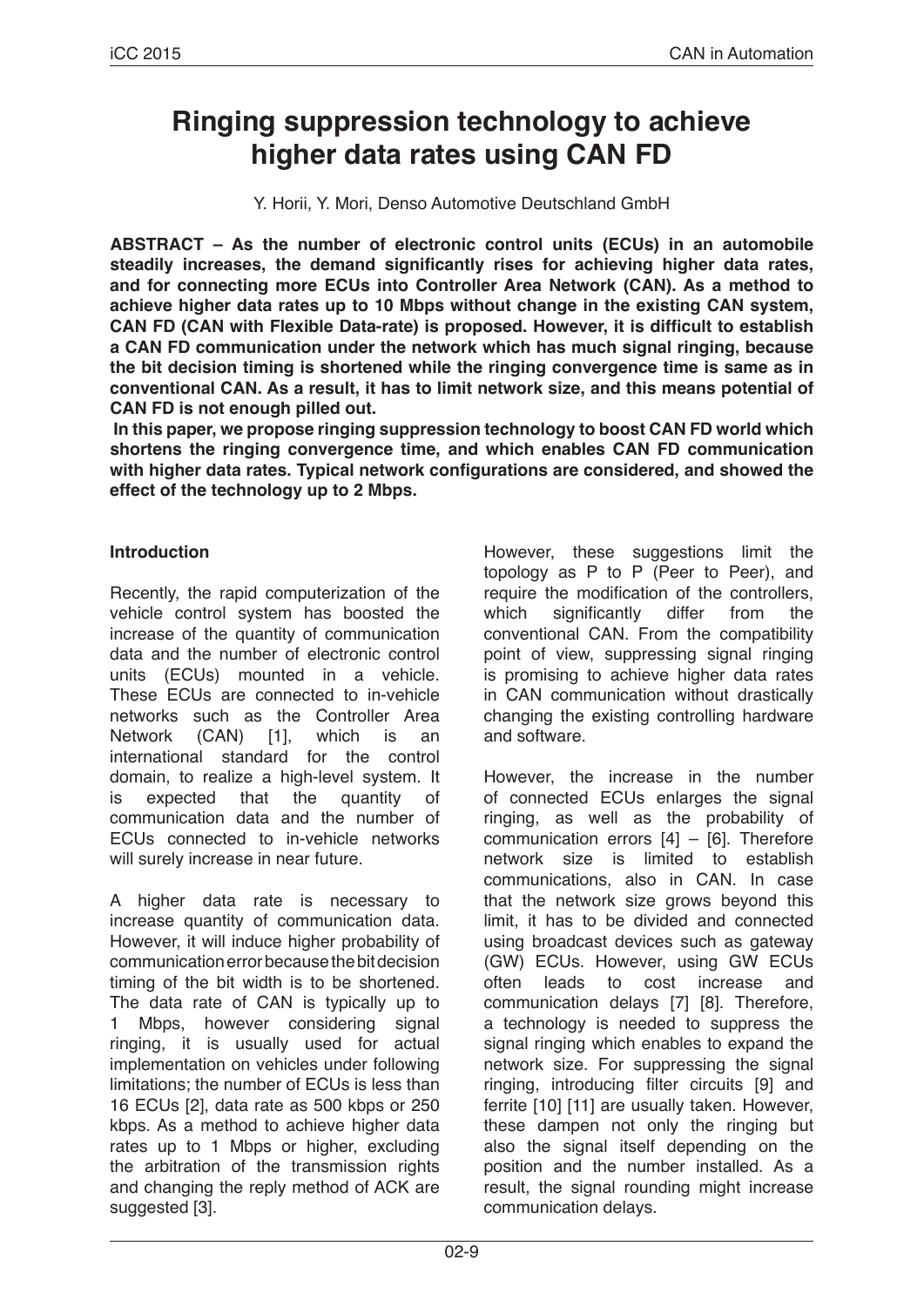Recently, as a method to achieve higher data rates up to 10 Mbps without change in the existing CAN system, CAN FD (CAN with Flexible Data-rate) is proposed [12] - [15]. The main improvement is the boost of speed in the data frames by shortening the bit duration when just one node is allowed to transmit. However, the signal ringing might occur, which makes the network size limit to establish communications, because physical layers are the same as CAN. Therefore, a technology is needed to achieve higher data rates under the conventional network size and the number of connected ECUs. In our previous study, the ringing suppression circuit applying into conventional CAN [16] was proposed. In this paper, the technology, ringing suppression technology is applied into CAN FD. This suppression effect on higher data rates up to 2 Mbps is shown under the conventional network configuration with using prototype chip.

## **Physical layer of CAN FD**

CAN FD is developed based on physical layer of CAN. Therefore conventional CAN transceiver is usable in CAN FD and the communication method is the same as CAN. In addition, various topologies can be adopted for CAN FD network, such as bus, star or these mixtures. Figure 3 shows frame format of CAN FD. The frame of CAN FD is constructed in an arbitration phase and a data phase. Due to the arbitration phase is the same as conventional CAN, the transmission rate is less than 1 Mbps. In the data phase, only one ECU which wins the arbitration can communicate and the transmission rate up to 10 Mbps is possible. The dominant and recessive periods are determined by the value of the differential voltage at the sampling point set in the latter half of the bit (Figure 4). The position of the sampling point in a data phase is different from one in an arbitration phase. The nominal bit has Prop Seg to absorb the propagation delay of a bit other nodes transmitted in<br>the arbitration phase. Because a the arbitration phase. Because a transmission node is only 1 node, in the data phase, the nominal bit does not have Prop\_Seg.



*Figure 1: Physical layer of CAN FD*



*Figure 2:CAN FD typical voltage waveform*



Phase Seg2



[Data Phase] *Figure 4 : Sampling point*

## **Issues for higher data rates with CAN FD**

Because the physical layer of CAN FD is the same as CAN, a ringing is generated by the reflections of communication voltage wave which occur because of impedance mismatches in a network at the signal transition frequencies [16]. The impedance mismatches occur mainly non-terminal ECUs and the junction.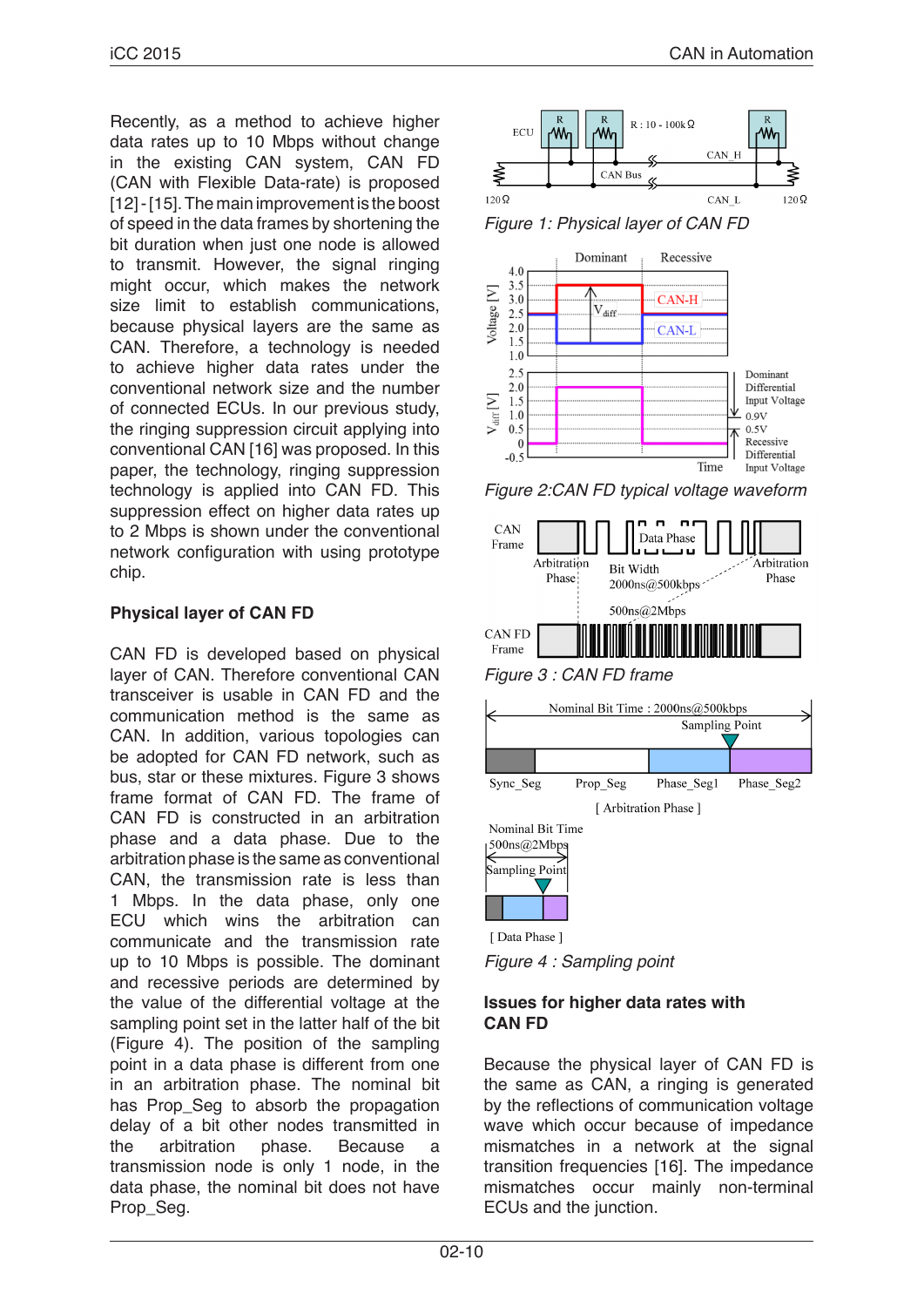When a transmitter outputs recessive state, the output of the transmitter becomes the high impedance. Therefore large signal ringing occurs in the transition from recessive to dominant in particular. In addition, a negative reflection occurs at a junction because the impedance decreases at a junction which means lower than the characteristic impedance. When ringing does not converge below predetermined voltage by the sampling point, a bit malfunction occurs. Therefore the network size is limited to establish communications.



*Figure 5 : Ringing generation mechanism*

Because ringing does not depend on the transmission rate, the ringing in a high-speed data phase is the same as that in a low speed arbitration phase. However, bit width shortens when the transmission rate becomes higher. Therefore the time from bit transition to the sampling point is shortened. The ringing is to be converged earlier in a data phase than in an arbitration phase.

## **Criteria to establish communication**

In CAN FD, when a bit inversion occurs in the reception waveform, an error is detected by various error detection functions in the receiver. After that, the communication is maintained by requesting a re-transmission to the transmission ECU. However, constant ringing may occur depending on the network configuration which overrides this re-transmission method. So, the criteria is set for establishing communication as the longest ringing convergence time by the received voltage level gives valid state of dominant/recessive at the receiver.

The dominant / recessive state is determined by the level of the differential voltage at the sample point. Because the threshold defined for the recessive is less than 0.5 V, the ringing voltage at the transition from dominant to recessive must converge to less than 0.5 V at the sample point.

In this study, the transmission rate of the arbitration phase is set to 500kbps and the transmission rate of the data phase to 2 Mbps. At first the process in the arbitration phase is same as CAN, so it is necessary to consider a propagation delay from a transmission node to a reception node. Considering the above, the ringing convergence time at state transition from dominant to recessive is set less than 841 ns as the criterion for establishing communication.

Secondly, in the data phase, the time from the bit transition to the sampling point is set as criterion for establishing communication because the propagation delay of the bit which other nodes transmitted is unnecessary to be considered. In this study, a sampling point is set as 80 % of nominal bit width. Because the bit width is 500 ns, in the case of 2 Mbps, the ringing convergence time at state transition from dominant to recessive is set less than 400 ns as the criterion for establishing communication of the data phase.

## **Method of ringing suppression**

### *Principle*

Using low-pass filters (LPFs) is a common method of ringing suppression, but the attenuation of the high frequency band causes increase of the waveform rounding. As a result, communication delays might increase as well, which is not desirable.

Ringing is suppressed if the impedances at junctions are increased or the impedances of non-terminal ECUs are decreased at the signal transition frequencies. However, the impedance at a junction split into n branches drops to Z0 / n  $\Omega$  as mentioned before, which is inevitable without introducing LPFs. Therefore, in this paper, a method of ringing suppression by reducing the impedances of non-terminal ECUs is examined.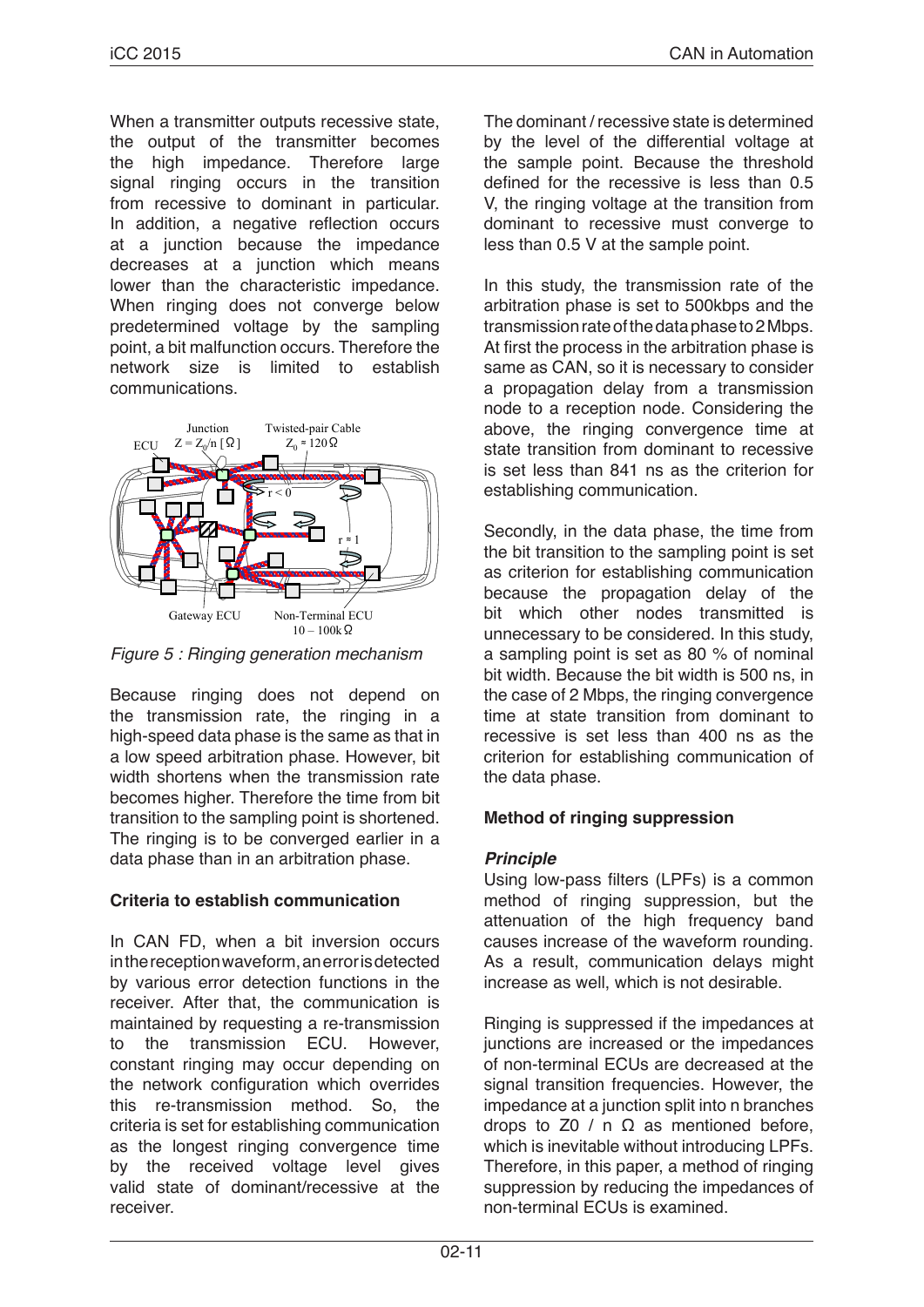As for the signal frequency band, CAN network has 60 Ω impedance for transmitters because usually two split terminations as total 120 Ω are installed and non-terminal ECUs have high impedance. The CAN transceiver is designed so that the dominant voltage is 2 V with 60  $Ω$  load connected. Therefore, the impedance of non-terminal ECUs must be high during the dominant period to avoid the dominant voltage drop. In addition, high impedance is also necessary because other ECUs might start dominant output in the latter half of a bit in recessive period and lowering the impedance interrupts them. However, the drop in impedance does not influence CAN communication during the first half of the recessive period, which enables the operation to the impedance of non-terminal ECUs to suppress the ringing using this period. We propose a method which ECU itself detects the transition from dominant to recessive states based on the received voltage and reduces its impedance for a certain period while suppressing the ringing.



*Figure 6 : Concept of ringing suppression circuitry*

### *Circuit structure and behaviour*

Figure 7 shows an explanatory example circuit implementation of the proposed method. The ringing suppression circuit is composed of four MOSs and a delay circuit. NMOS0 has the role to suppress the ringing and it is equivalent to the series circuit comprising a resistor and a switch described in Figure 6. The ON resistance of NMOS0 has a value that is almost equivalent to the characteristic impedance of the twisted pair cable. So, NMOS0 absorbs the incoming voltage wave of ringing frequency, and which suppresses the ringing. NMOS0 is applied with a gate voltage when both NMOS1 and NMOS2 connected between its gate and source in parallel turn OFF. The gate voltage is in the range between the voltages of the voltage source and CAN L.

NMOS1 has a role to detect the falling edge of the bus voltage at the time of transition from dominant to recessive states, and start the ringing suppression function. The gate voltage of NMOS1 is the differential voltage between CAN\_H and CAN\_L. Therefore, it is applied with approximately 2 V at the dominant, which turns NMOS1 ON. On the other hand, the gate voltage of NMOS1 becomes approximately 0 V at the recessive, which turns NMOS1 OFF. In this way, NMOS1 becomes OFF only at the recessive state.

NMOS2 and NMOS3 in a pair have a role to end the ringing suppression function after a certain period since the state transition from dominant to recessive states. NMOS2 is required to invert the ON-OFF state of NMOS3. The gate voltage of NMOS3 is applied with the bus voltage passing through a delay circuit. Therefore NMOS3 is in ON state during the dominant state. The state is maintained right after transition from dominant to recessive states during a certain period defined by the delay circuit. Because both NMOS1 and NMOS2 are in OFF state during this period, NMOS0 is ON and suppresses the ringing. After that when NMOS3 turns OFF, NMOS0 turns OFF and the ringing suppression is ended. In this way, a simple circuit composed of only four MOSs can suppress the ringing.



*Figure 7 : Ringing suppression circuitry for explanatory example*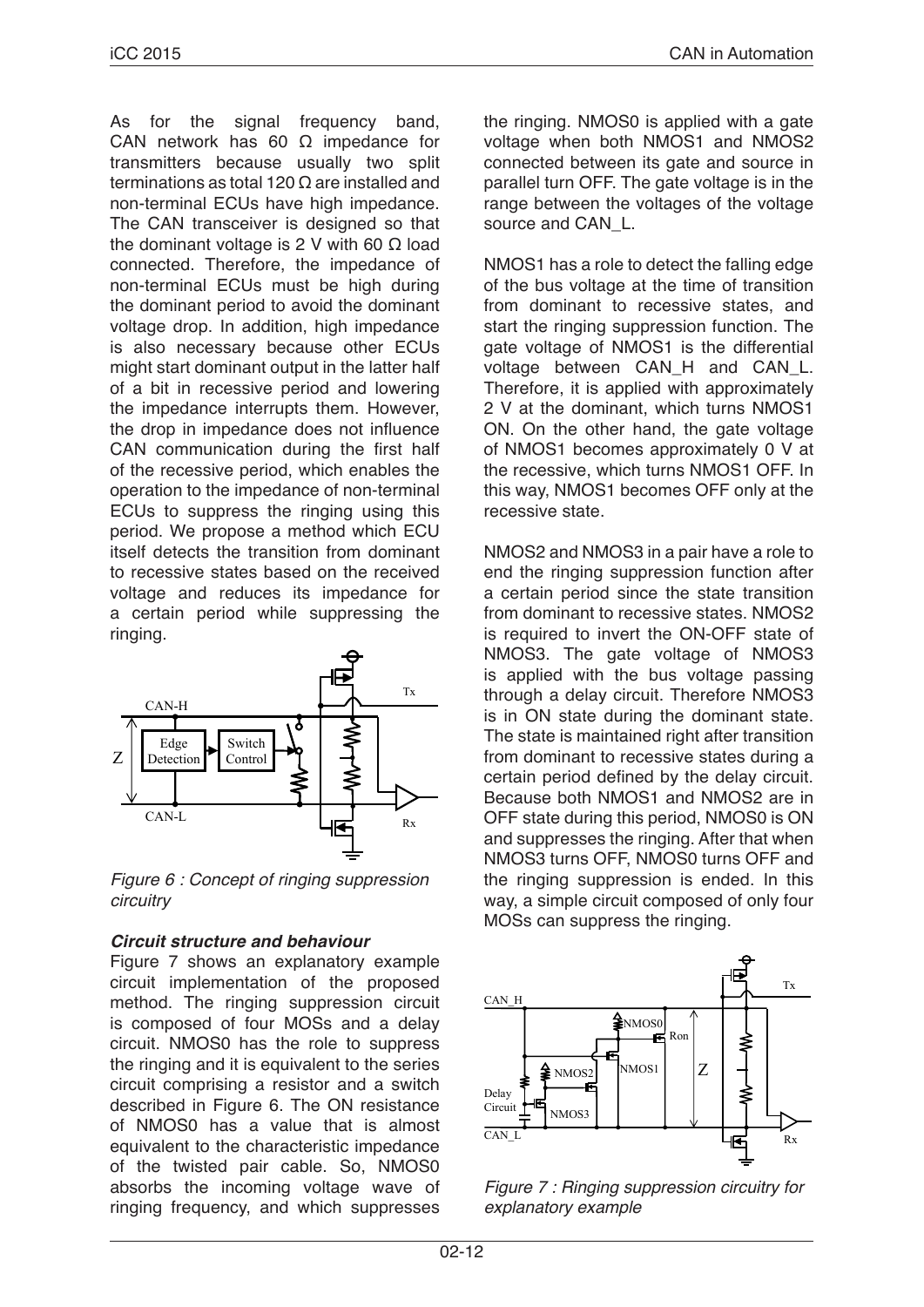

*Figure 8 : Operating principle on proposed circuitry*

## **Verification network configuration**

In this study, the criterion for the bus differential voltage was set as less than 841 ns for its convergence time. Therefore, the worst case is when the amplitude of the reflected wave is the largest and its period is the longest. The maximum amplitude occurs when the reflectance at iunctions is the highest and a reflection wave arrives at the reception ECU comprising multiple reflection waves arriving all at once. Furthermore, the maximum period occurs when the length of the transmission path is the longest. Figure 9 shows verification network configuration designed in consideration of these three essential conditions, where 'Tx' means the transmission ECU and 'Rx' means the reception ECU. In this verification network configuration, all ECUs except those for transmission and reception are connected to the junctions of both ends to assure maximum reflectance at the junctions and the junctions are located at isometric and farthest positions from the reception ECU to receive reflection waves latest at the same time. If the communication is not established in the 8-ECU network configuration, the ECUs connected at the junction of both ends are reduced until the communication is established.



Figure 9 : Verification network configuration *with 8 ECUs*

## **Prototype verification**

A prototype CAN transceiver was developed embedding the proposing ringing suppression circuitry and an evaluation board equipped with CAN FD controller (Figure 10). It was applied to a transmission ECU and a reception ECU of verification network, and verified the communication establishment under the number of connectable ECUs.

Figure 11 shows waveform under 8 ECUs configuration (Figure 9). These are reception waveforms in the arbitration phase at the reception ECU. In case using conventional CAN transceivers without the ringing suppression circuit, the ringing convergence time is 770 ns, so it satisfies the criterion of the arbitration phase. On the other hand, when the prototype CAN transceivers with the embedded ringing suppression circuit are applied to the same network configuration, the ringing convergence time is 297 ns, which means it is reduced as 473 ns.

Figure 12 shows the reception waveform of the data phase. In case using conventional CAN transceivers, ringing does not converge by the criterion time, and it interferes to the next dominant bit. As a result, the evaluation board detected a communication error and output an error frame. Therefore, it is impossible to have communication establish in the network of 8 ECUs using conventional CAN transceivers. On the other hand, in case using prototype CAN transceivers embedded ringing suppression circuitry, the ringing convergence time is 300 ns. As a result, the ringing convergence time satisfies criterion and enables communication under the network configuration with 8 connected ECUs.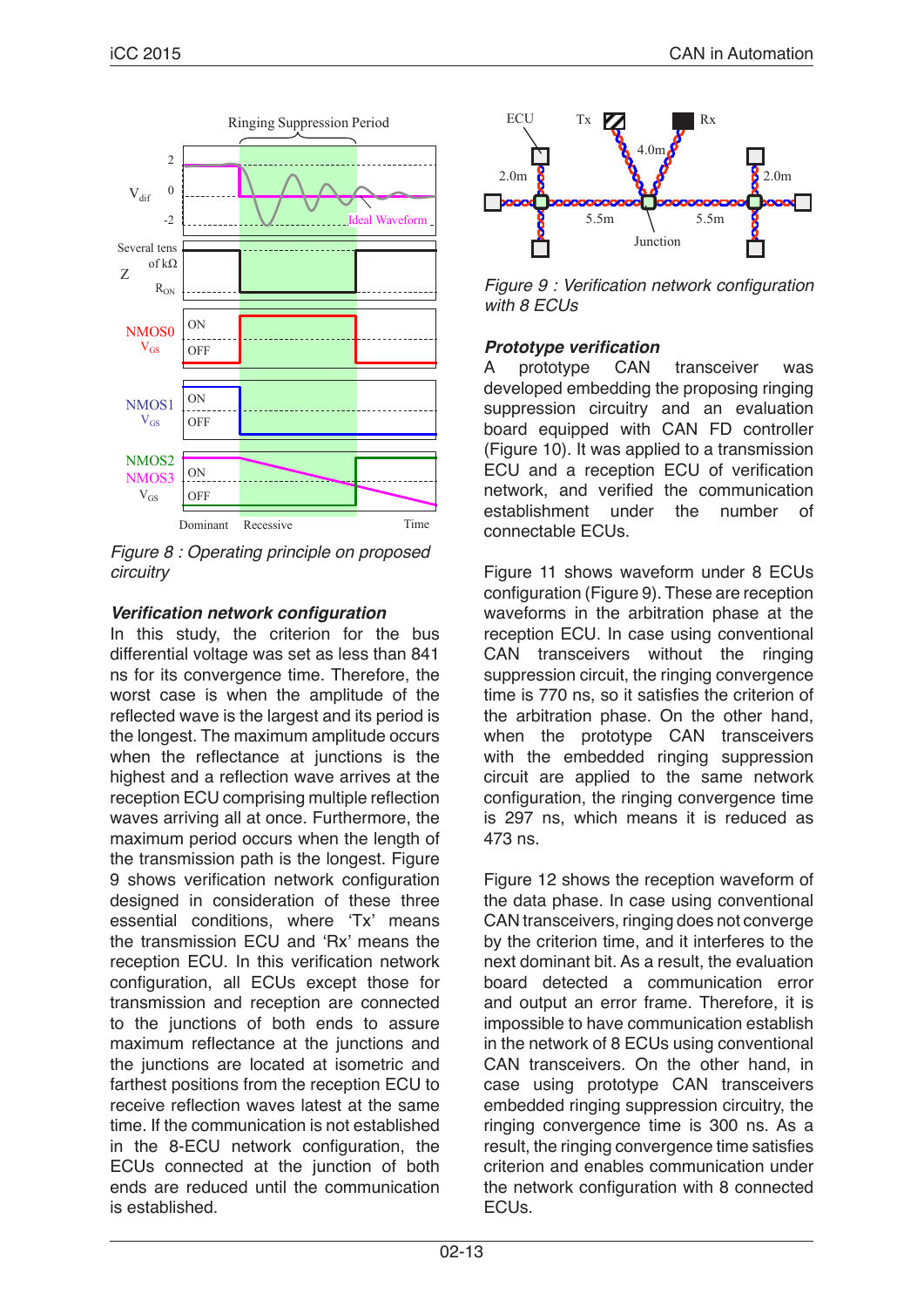Figure 13 shows the largest network<br>configuration using conventional CAN configuration using conventional CAN transceivers. Figure 14 shows the reception wave pattern of the data phase. In case using conventional CAN transceivers, because the ringing convergence tine is 392ns, CAN FD communications are established. However there are not enough margins to increase the number of the connected ECUs.



*Figure 10 : Prototype CAN FD evaluation board*



*Figure 11 : Waveform on 8-ECU*  configuration (BRS bit)



 *Figure 12 : Waveform on 8-ECU*  configuration (DLC3 bit)



*Figure 13 : Possible largest network using conventional CAN transceiver*



*Figure 14 : Waveform on 4-ECU*  configuration (DLC3 bit)

### **Conclusions**

In this paper, we proposed an application of the ringing suppression circuitry into CAN FD. The effect on higher data rates up to 2 Mbps was demonstrated under the conventional network configuration using the prototype transceivers and the evaluation boards.

Ideally CAN FD is able to achieve higher data rates up to 10 Mbps without change in the existing CAN system. CAN FD is developed based on physical layer of CAN. Therefore, signal ringing occurs in particular at the time of transition from dominant to recessive states. The criterion was set for the communication signal of the arbitration phase and the data phase to establish CAN FD communications. The signal ringing does not depend on a transmission data rate but is decided by the network configuration. In this paper, it was assumed that transmission data rate with 500 kbps in the arbitration phase and 2 Mbps in the data phase. Because the criterion for the data phase was severer than that for the arbitration phase, the ringing suppression period was adjusted to fit the data phase. The effect of signal ringing suppression was demonstrated using prototype CAN transceivers embedded